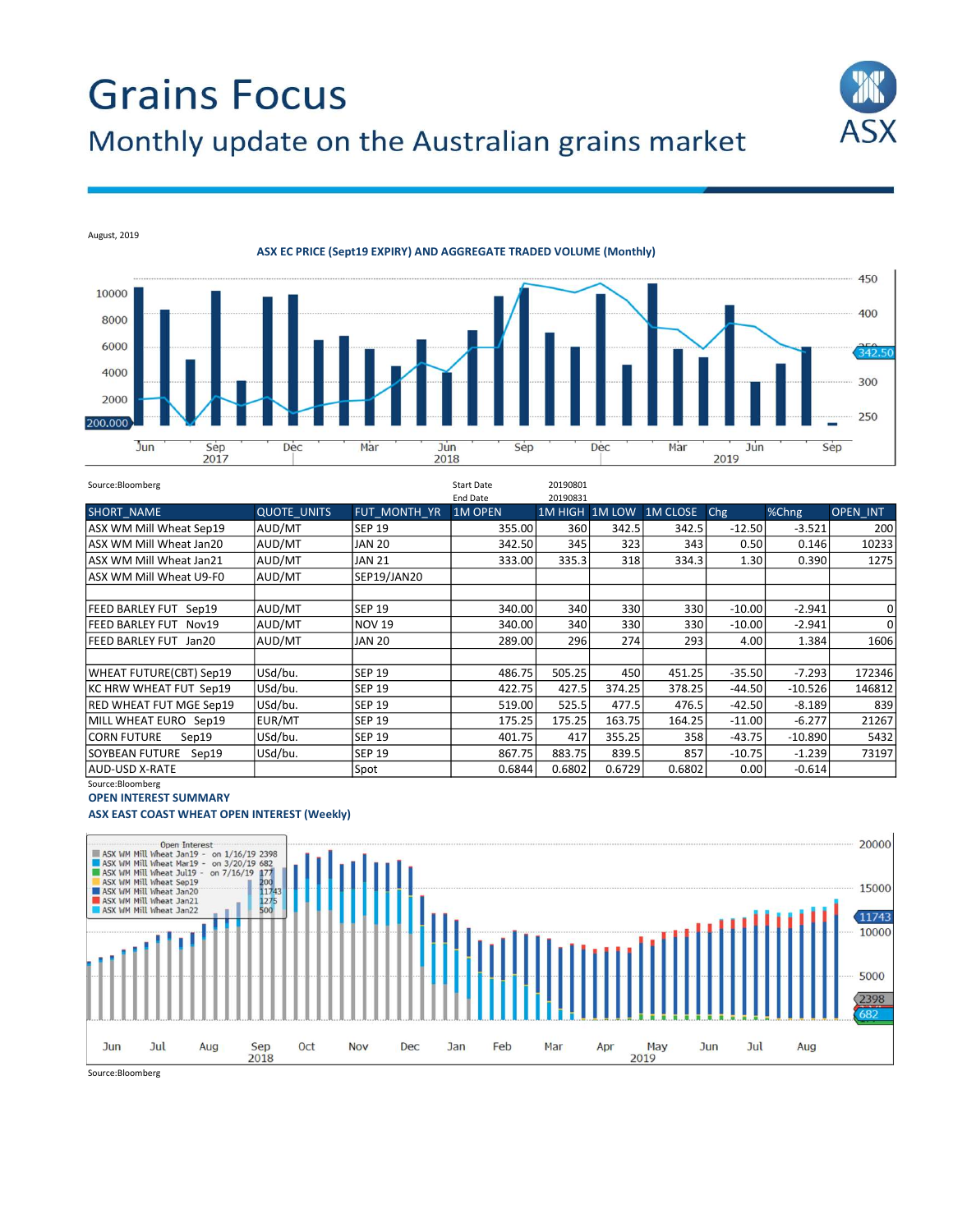| <b>SHORT NAME</b>       | OI beginning | OI ending    | Monthly Chg | % Chg   |
|-------------------------|--------------|--------------|-------------|---------|
| #N/A Invalid Security   |              |              |             |         |
| #N/A Invalid Security   |              |              |             | 0.00    |
| ASX WM Mill Wheat May19 | #N/A N/A     | #N/A N/A     | #VALUE!     | #VALUE! |
| ASX WM Mill Wheat Jul19 |              | 177 #N/A N/A | #VALUE!     | #VALUE! |
| ASX WM Mill Wheat Sep19 | 200          | 200          |             | 0.00    |
| ASX WM Mill Wheat Jan20 | 10228        | 11743        | 1515        | 14.81   |
| ASX WM Mill Wheat Jan21 | 1275         | 1275         |             | 0.00    |

Source:Bloomberg

### ASX EC AGGREGATE OPEN INTEREST (Monthly)



ASX BARLEY

| , , , , , , , , , , , , ,    |                 |
|------------------------------|-----------------|
| SHORT NAME                   | <b>OPEN INT</b> |
|                              |                 |
|                              |                 |
|                              |                 |
|                              |                 |
| <b>FEED BARLEY FUT Sep19</b> |                 |
| FEED BARLEY FUT Jan20        | 1606            |
| FEED BARLEY FUT Jan21        |                 |
|                              |                 |

Source:Bloomberg

#### ASX BARLEY AGGREGATE OPEN INTEREST (Monthly)



#### ASX GRAIN SPREAD

Historically global grain markets are closely correlated, recently ASX Wheat prices have risen whilst other markets remained level. ASX JAN WHEAT minus CBOT DEC WHEAT (AUD/MT)



Source:Bloomberg